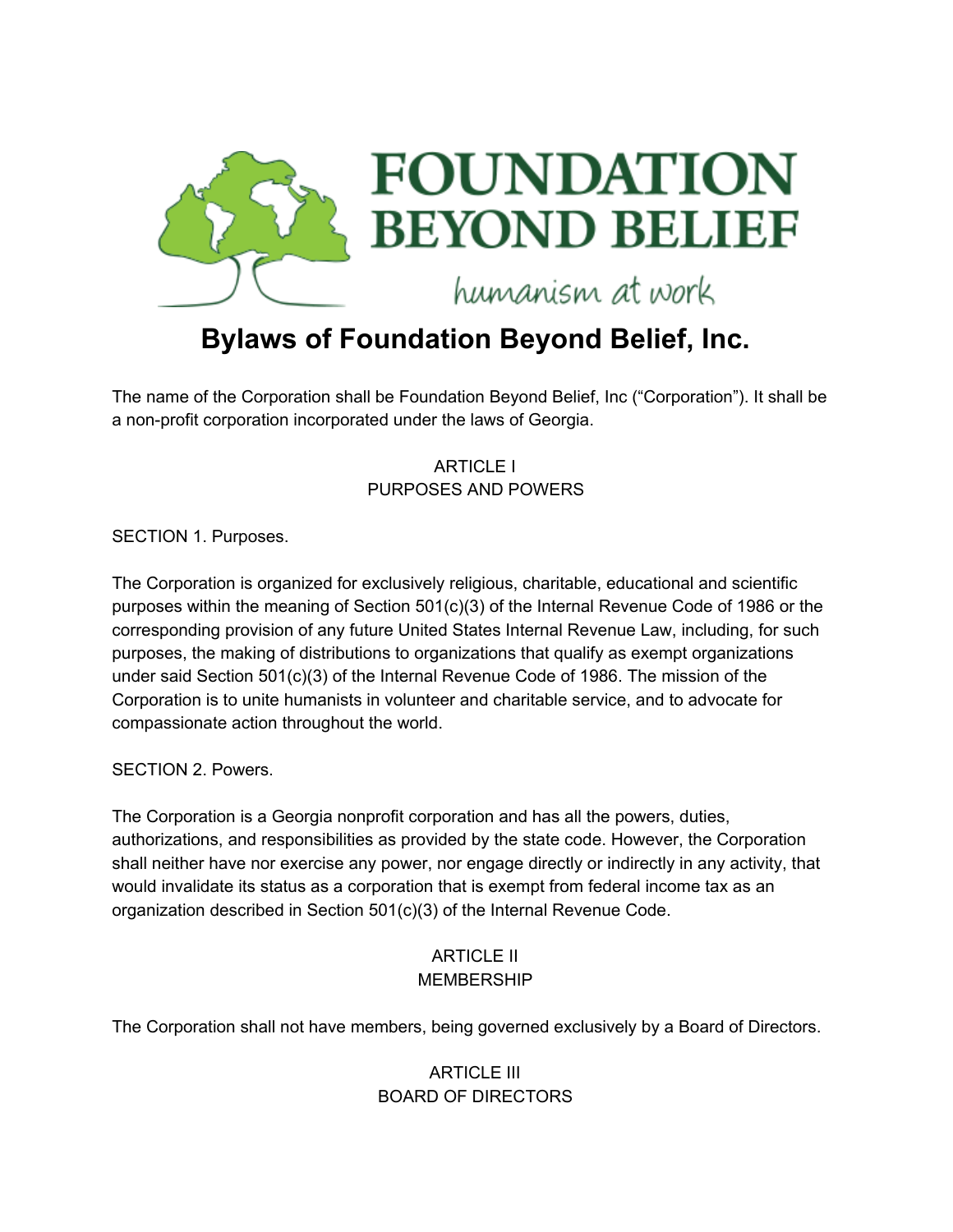SECTION 1. General Powers.

The Board of Directors manage the business and affairs of the Corporation.

SECTION 2. Size,Terms, and Term Limits.

The number of Directors of the Corporation shall be fixed by the Board of Directors, but in no event shall be fewer than three (3) and no greater than eleven (11). Absent temporary exigencies, the Board of Directors shall generally have seven (7) members. The Board of Directors shall work with all deliberate speed to fill empty seats as they become open, while also ensuring that those invited to serve both share the Corporation's values and bring necessary life experience.

Seat terms for Directors begin on January 1st (of the first year they are serving) and expire on December 31st (of the last year they are serving). For a Director's term to be renewed, each Director must be re-elected by a two-thirds majority vote of the other Directors during the fourth quarter of their final year. The Board of Directors may reduce or increase the total number of Directors with a two-thirds majority vote. Vacancies, however occurring, may be filled by a simple majority vote of the remaining Directors for the remainder of an existing term or for a full or staggered term (for new seats). The seats of Directors shall be staggered so that no more than one-third of the Board (rounded up to the next whole person) is potentially replaced each year.

Each Director shall hold office until a successor shall have been duly confirmed, or until death, or until the Officer shall resign or shall have been removed in the manner hereinafter provided.

#### SECTION 3. Meetings

The Board of Directors may:

- A. hold regular or special meetings in or out of the state of Georgia, the state in which FBB is incorporated.
- B. permit any or all Directors to participate in a regular or special meeting by, or conduct the meeting through the use of, any means of communication by which all Directors participating may simultaneously hear each other during the meeting. A Director participating in a meeting by this means is deemed to be present in person at the meeting

SECTION 4. Regular Meetings.

A regular annual meeting of the Board of Directors shall be held each year in the third quarter of the fiscal year, the day of which shall be called by the Board Chair.

SECTION 5. Special Meetings.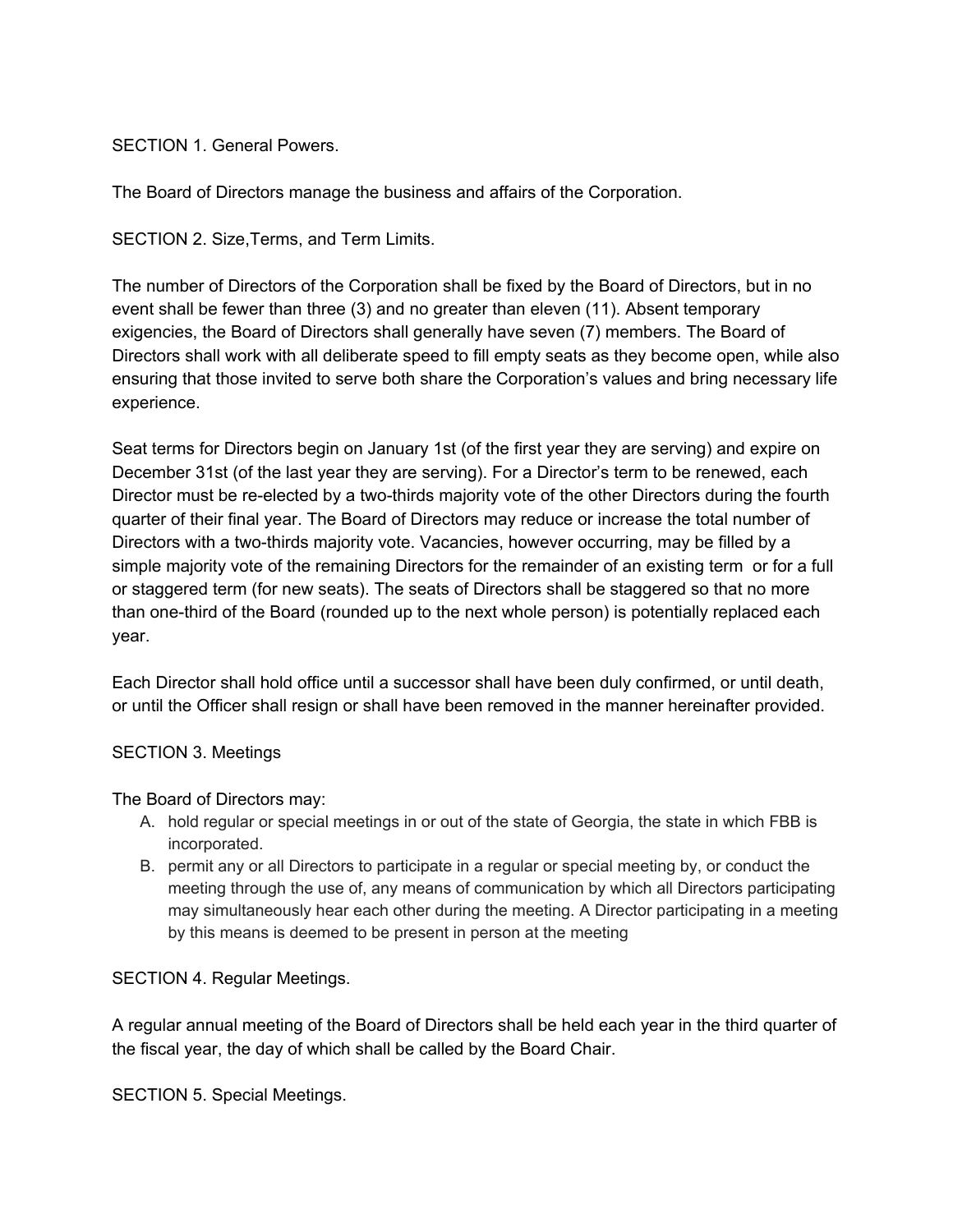Special meetings of the Board of Directors may be called by or at the request of the Board Chair or any two Directors. The person or persons authorized to call special meetings of the Board of Directors may fix the place for holding any special meeting of the Board of Directors called by them.

SECTION 6. Notice.

- A. Regular meetings of the board may be held without notice of the date, time, place, and purpose of the meeting.
- B. Special meetings of the board must be preceded by at least two days' notice to each Director of the date, time, and place, but not the purpose, of the meeting
- C. A Director may waive any notice required by these Bylaws before or after the date and time stated in the notice. Except as provided by subsection (b) of this Code section, the waiver must be in writing or by electronic transmission, signed by the Director entitled to the notice, and delivered to the Secretary for inclusion in the minutes.
- D. A Director's attendance at or participation in a meeting waives any required notice to him or her of the meeting unless the Director at the beginning of the meeting (or promptly upon his or her arrival) objects to holding the meeting or transacting business at the meeting and does not thereafter vote for or assent to action taken at the meeting.

# SECTION 7. Quorum.

A majority of the then-serving Directors shall constitute a quorum for the transaction of business at any meeting of the Board of Directors. A quorum of a Board of Directors shall consist of no fewer than one-third of the prescribed number of Directors. If a quorum is present when a vote is taken, the affirmative vote of a majority of Directors present is the act of the Board of Directors unless these Bylaws require the vote of a greater number of Directors. A Director who is present at a meeting of the board of Directors or a committee of the board of Directors when corporate action is taken is deemed to have assented to the action taken unless:

- A. The Director objects at the beginning of the meeting (or promptly upon arrival) to holding it or transacting business at the meeting;
- B. The Director's dissent or abstention from the action taken is entered in the minutes of the meeting; or
- C. The Director delivers written notice of the Director's dissent or abstention to the presiding officer of the meeting before its adjournment or to the Corporation immediately after adjournment of the meeting.

The right of dissent or abstention is not available to a Director who votes in favor of the action taken.

SECTION 8. Action Without a Meeting.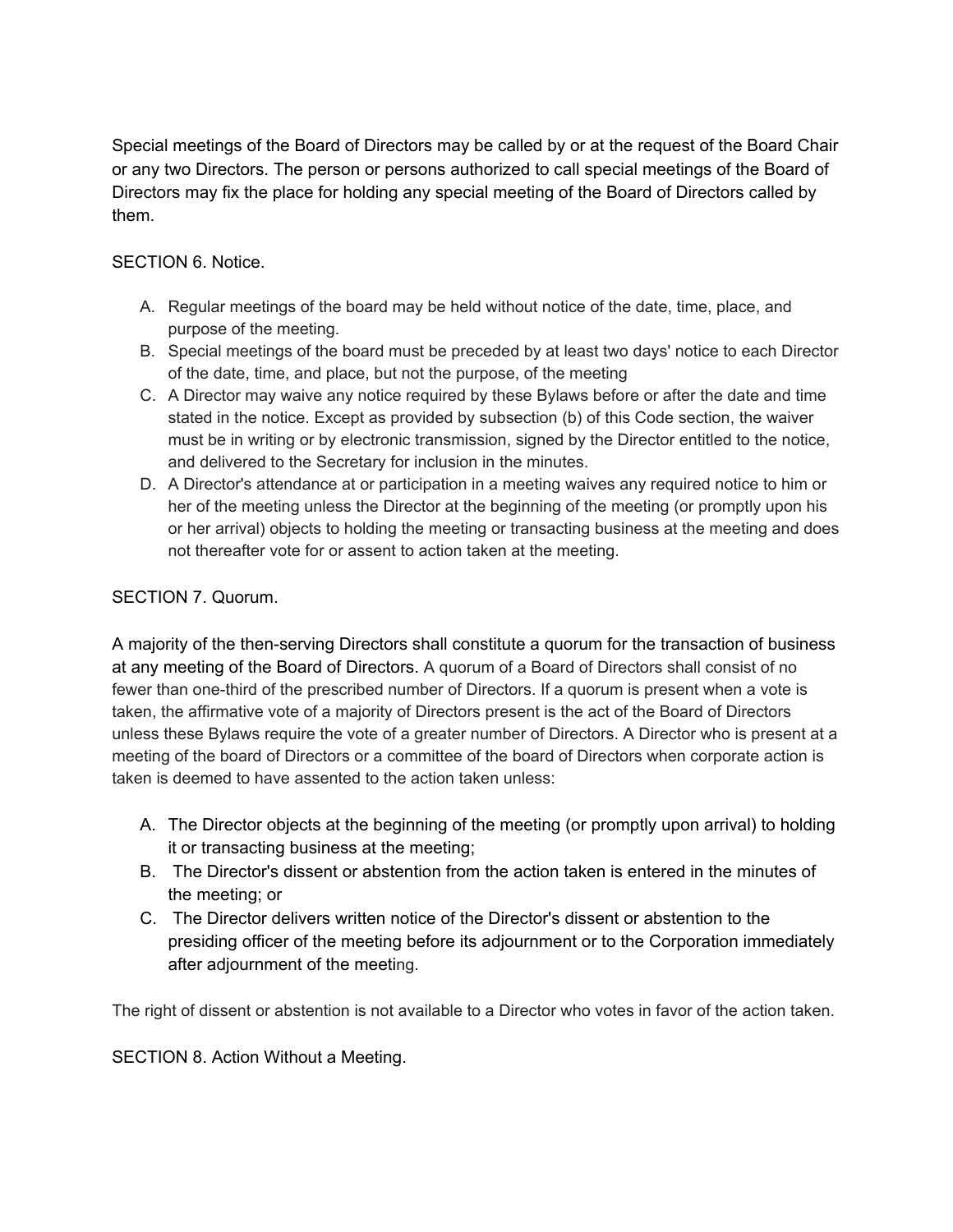Any action that may be taken by the Board at a meeting may be taken without a meeting if all Directors provide written consent before such action occurs. Directors may provide written consent through the use of email or other electronic means. The action will take effect when the last Director signs the consent, unless the consent specifies a different effective date. Action without a meeting has the effect of a meeting vote and may be described as such in any document.

# SECTION 9. Compensation.

No Director shall, for reason of serving as a Director, Executive Director, Board Chair, Treasurer, or Secretary, be entitled to receive any salary or compensation. No Director may be simultaneously employed by the Corporation. No Director may be financially contracted with the Corporation without that financial contract being undertaken in conformance with the Corporation's Conflicts of Interest policy. Nothing herein shall be construed to prevent a Director from reasonable reimbursement or payment of bona fide business expenses properly incurred on behalf of the Corporation.

# SECTION 10. Presumption of Assent.

Any Director who does not vote in favor of a motion can file a record of their dissent in the minutes of the meeting or by filing written dissent to such action with the person acting as the Secretary of the meeting before the adjournment thereof, or by sending registered mail or email to the Secretary of the Corporation immediately after the adjournment of the meeting. Absent such written dissent, all present Directors are presumed to have assented to all motions or other action undertaken by the Board of Directors at that meeting.

SECTION 11. Ethical and Professional Responsibility.

- A. By accepting a position on the Board of Directors, each Director of the Corporation agrees to act in good faith and in the best interests of the Corporation. Directors agree to act in a professional and ethical manner and in compliance with all laws, regulations, and official policies of the Corporation.
- B. Individuals are prohibited from serving on the Board of Directors if they have close personal ties with one of the then-serving Directors, including but not limited to being married or related to a member of the Board of Directors.

# SECTION 12. Actions of the Board

A. By a two-thirds majority vote, the Board of Directors may enact policies, procedures, and guidelines to supplement these Bylaws. A consent agenda may be used when the Board of Directors have been given three days' notice prior to the vote. Voting by electronic methods, such as email, real-time enterprise messaging applications (e.g.,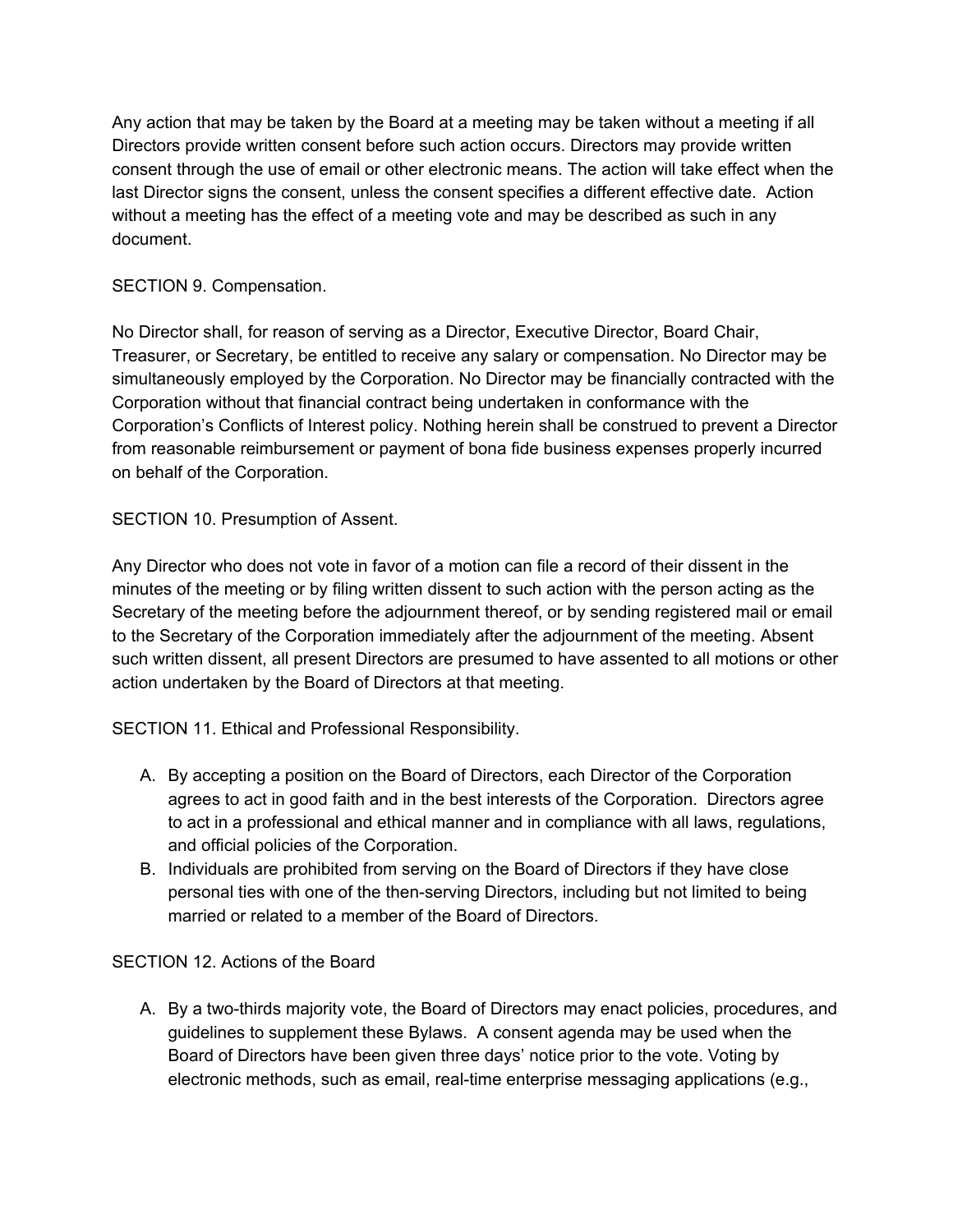"Slack"), and text are permitted with documented consent by each Director prior to voting.

- B. The Board can withdraw confidence in a Board member or employee by proposing a motion of no-confidence.
- C. If the Directors are deadlocked and unable to break the deadlock a neutral party shall appoint a Provisional Director. The Provisional Director shall be an impartial party who is neither a member nor a creditor of FBB nor related by consanguinity or affinity within the third degree, as computed according to the civil law, to any of the other Directors of FBB or to the impartial person by which he or she is appointed. The Provisional Director shall have all the rights and powers of a Director and shall be entitled to notice of the meetings of the Board of Directors and to vote at such meetings until he or she is removed by order of the court or by vote or written consent of a majority of the Directors.

# SECTION 13. Committees and Task Forces.

The Board of Directors may create and dissolve by majority vote Committees or Task Forces that shall have such duties and responsibilities as granted by the Board. Each such Committee or Task Force shall be subject to the control and direction of the Board of Directors. A committee may not, however:

- A. authorize distributions;
- B. approve or recommend to members dissolution, merger, or the sale, pledge, or transfer of all or substantially all of the Corporation's assets;
- C. elect, appoint, or remove directors or fill vacancies on the board or on any of its committees; or
- D. adopt, amend, or repeal the articles or bylaws.

SECTION 14. Supervision of Executive Director

The Board of Directors is responsible for the hiring, supervising, evaluation, and termination of the Corporation's Executive Director and setting and approving the salary and salary changes of the Executive Director.

# ARTICLE IV **OFFICERS**

# SECTION 1. Number.

The Officers of the Corporation shall include Executive Director, Board Chair, Vice Chair, Treasurer, and Secretary. With the exceptions of the Board Chair and Secretary, Officer roles may be filled by those not then serving on the Board as approved by a majority-Board of Directors vote. Such other Officers and assistant Officers may be elected or appointed by the Board of Directors as deemed necessary by the Board of Directors. In its discretion, the Board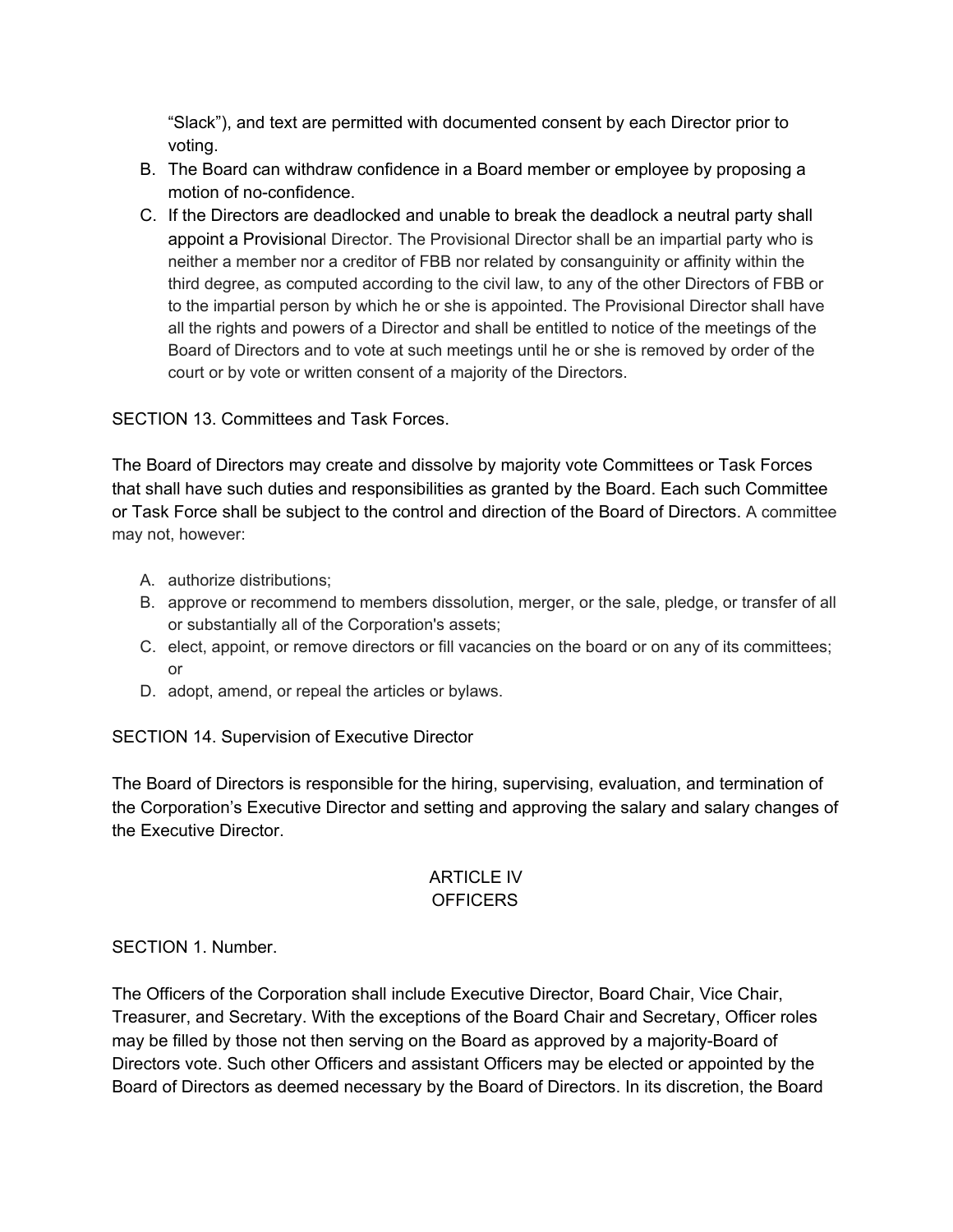of Directors may leave unfilled for any such period as it may determine any office except those of Board Chair and Secretary. Any two or more offices may be held by the same person, except for the offices of Executive Director, Board Chair, or Secretary, none of which may be simultaneously held by the same person.

SECTION 2. Election, Term of Office, and Resignation.

The Board Chair, Vice Chair, Treasurer, and Secretary of the Corporation shall be elected annually by the Board of Directors at the first quarterly meeting of the Board of Directors or prior to the first quarterly meeting of the Board of Directors by means of a vote by email or text. If the election of Officers shall not be held at such meeting, such election shall be held as soon thereafter as conveniently may be. Each Officer shall hold office until a successor shall have been duly confirmed, or until death, or until the Officer shall resign or shall have been removed in the manner hereinafter provided. A Director may resign at any time by delivering notice in writing (hard copy document) or by electronic transmission (email) to the Board of Directors, the Board Chair, or the Secretary. Resignation is effective when the notice is delivered unless the notice specifies a later effective date.

# SECTION 3. Removal.

- A. A Director elected by the Board of Directors may be removed with or without cause by the vote of two-thirds of the Directors then in office;
- B. A Director elected by the Board of Directors may be removed by the Board of Directors only at a meeting called for the purpose of removing the Director and the meeting notice must state that the purpose, or one of the purposes, of the meeting is removal of the Director;
- C. A Director may be removed upon missing three (3) board meetings.
- D. A designated Director may be removed by an amendment to the articles or bylaws deleting or changing the designation.
- E. An appointed Director may be removed without cause by the person appointing the Director;
- F. The person removing the Director shall do so by giving written notice of the removal to the Director and either the Chair of the Board or the Secretary; and
- G. A removal is effective when the notice is published, unless the notice specifies a future effective date

#### SECTION 4. Vacancies.

- A. If a vacancy occurs on a Board of Directors, including a vacancy resulting from an increase in the number of Directors:
	- a. the Board of Directors may fill the vacancy; or
	- b. if the Directors remaining in office constitute fewer than a quorum of the board, they may fill the vacancy by the affirmative vote of a majority of all the Directors remaining in office.
- B. If a vacant office was held by an appointed Director, only the person who appointed the Director may fill the vacancy.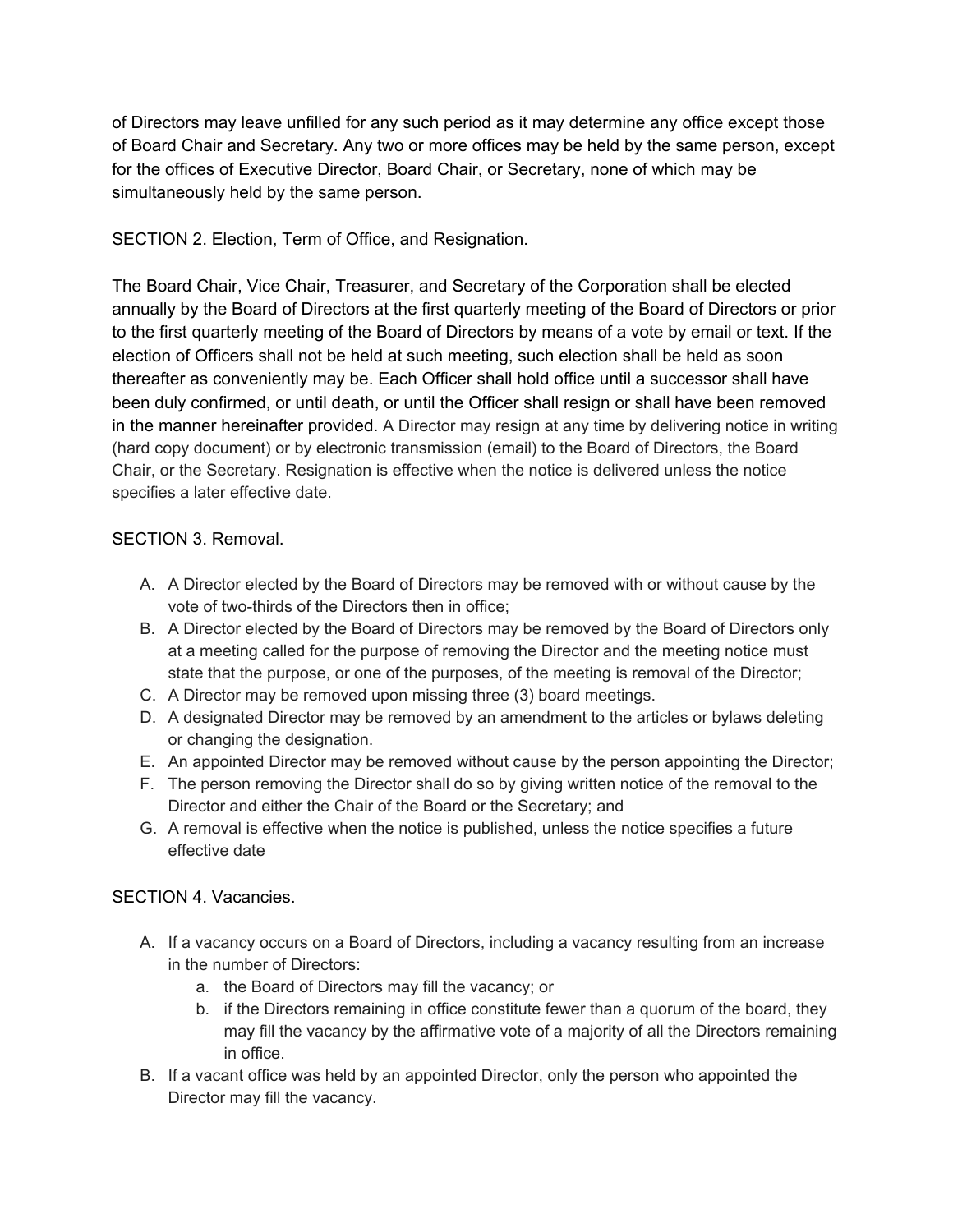C. A vacancy that will occur at a specific later date (by reason of a resignation effective at a later date or otherwise) may be filled before the vacancy occurs but the new Director may not take office until the vacancy occurs.

SECTION 5. Executive Director.

The Executive Director shall:

- A. Report to and take direction from the Board of Directors and supervise all of the business and affairs of the Corporation.
- B. Attend and participate in meetings of the Board of Directors, subject to exceptions as determined by the Board of Directors, such as executive sessions. The Executive Director is expected to provide updates to the Board of Directors on the organization's business affairs and shall not vote.
- C. Unless these Bylaws or the Board of Directors provides otherwise, the Executive Director shall have authority to conduct all ordinary business on behalf of the Corporation and may execute and deliver on behalf of FBB any contract, conveyance, or similar document not requiring approval by the Board of Directors
- D. Perform all duties incident to the office of Executive Director and such other duties as may be prescribed by the Board of Directors, subject to any limits specified by the Board of Directors or these Bylaws.
- E. Be responsible for the hiring, supervising, evaluation, and termination of FBB personnel and setting and approving their salaries and salary changes.
- F. Be subject to adjustments in roles and responsibilities, including salary increases or decreases and termination, as determined by a two-thirds majority vote by the Board of Directors.
- G. Exercise all duties, privileges, and responsibilities that, bylaw or custom, are given to an Executive Director or Chief Executive Officer.

SECTION 6. Board Chair.

The Board Chair shall:

- A. Preside at all meetings of the Board of Directors, including setting the agenda of such meetings.
- B. Be empowered to sign, with the Secretary or any other proper Officer of the Corporation thereunto authorized by the Board of Directors, any deeds, mortgages, bonds, contracts, or other instruments which the Board of Directors has authorized to be executed, except in cases where the signing and execution thereof shall be expressly delegated by the Board of Directors or by these Bylaws to some other Officer or agent of the Corporation, or shall be required by law to be otherwise signed or executed.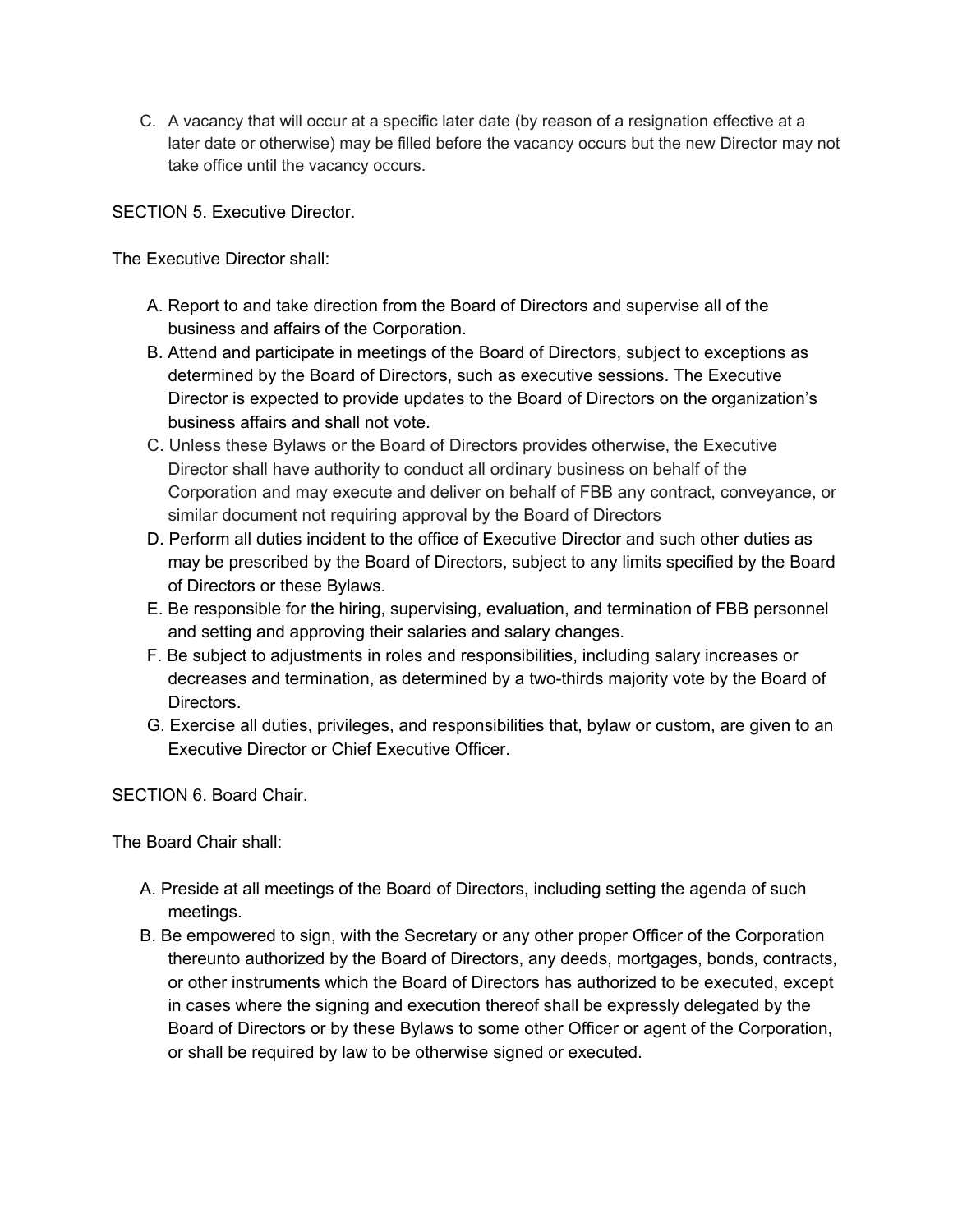- C. Perform all duties incident to the office of Board Chair and such other duties as may be prescribed by the Board of Directors, subject to any limits specified by the Board of Directors or these Bylaws.
- D. Exercise all duties, privileges, and responsibilities that, by law or custom, are given to a Board Chair.
- E. In the absence or unavailability of the Executive Director, the Board Chair shall temporarily serve as the principal executive officer of the Corporation and, subject to the control of the Board of Directors, temporarily supervise and control all of the business and affairs of the Corporation.

SECTION 7. Vice Chair.

- A. The Vice Chair shall generally assist the Board Chair and shall have such powers and perform such duties and services as shall from time to time be prescribed or delegated to such office by the Board Chair or the Board of Directors.
- B. The Vice Chair shall be prepared at all times to assume the role of the Board Chair, if necessary.

SECTION 8. Secretary.

The Secretary shall:

- A. Keep the minutes of the proceedings of the Board of Directors in one or more minute electronic folders accessible to the Board of Directors and the Executive Director provided for that purpose. Meeting minutes from Executive Sessions shall be kept in electronic folders accessible to the Board of Directors only.
- B. See that all notices are duly given in accordance with the provisions of these Bylaws or as required by law, including the scheduling of meetings of the Board of Directors.
- C. Be custodian of the corporate records.
- D. Keep a register of contact information of each Director.
- E. Perform all duties incident to the office of the Secretary and such other duties as assigned by the Board Chair or by the Board of Directors.
- F. Exercise all duties, privileges, and responsibilities that, by law or custom, are given to a Secretary.

SECTION 9. Treasurer.

The Treasurer shall:

- A. Oversee the management of the financial affairs of the Corporation.
- B. Assist the Executive Director in preparing financial statements to be reported to the Board of Directors each quarter.
- C. Take responsibility for any and all reports required by taxing authorities.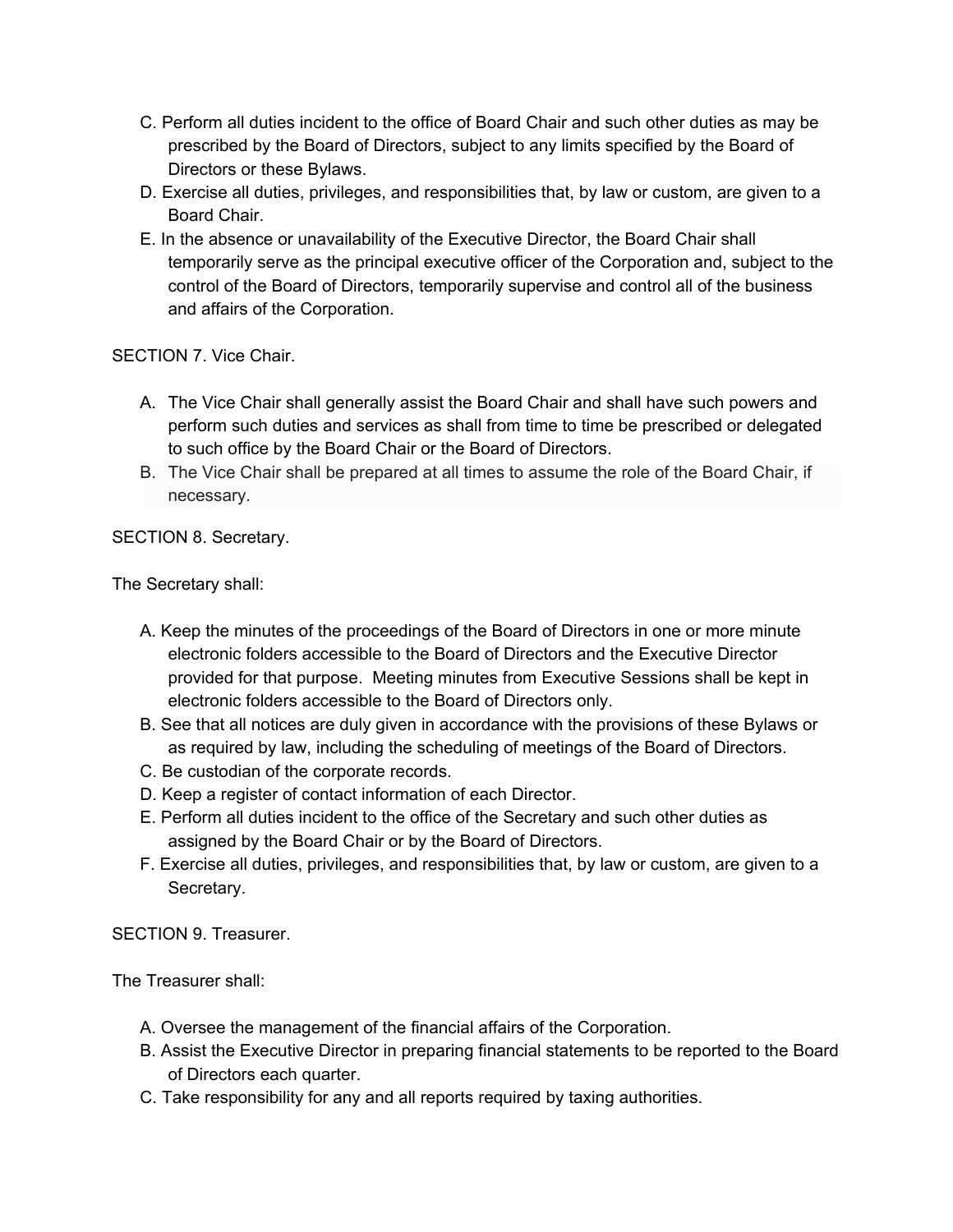D. Exercise all duties, privileges, and responsibilities that, by law or custom, are given to a Treasurer or Chief Financial Officer.

# ARTICLE V INDEMNITY

The Corporation shall indemnify its Directors, Officers and employees as follows:

- A. Every Director, Officer, or employee of the Corporation shall be indemnified by the Corporation against all expenses and liabilities, including counsel fees, reasonably incurred by or imposed in connection with any proceeding to which the person may be made a party.
- B. They shall also be so indemnified in any proceeding in which the person may become involved, by reason of being or having been a Director, Officer, employee or agent of the Corporation or is or was serving at the request of the Corporation as a Director, Officer, employee or agent of the Corporation, partnership, joint venture, trust or enterprise, or any settlement thereof.
- C. Indemnity shall not be contingent on whether or not the person is a Director, Officer, employee or agent at the time such expenses are incurred.
- D. Indemnity shall not apply to such cases wherein the Director, Officer, or employee is adjudged guilty of willful misfeasance or malfeasance in the performance of duties.
- E. In the event of a settlement the indemnification herein shall apply only when the Board of Directors approves such settlement and reimbursement as being for the best interests of the Corporation.
- F. The Board of Directors shall direct the purchase of liability insurance by way of implementing the provisions of this Article.

# ARTICLE VI FINANCIAL TRANSACTIONS

SECTION 1. Contracts.

The Board of Directors may authorize any Officer or Officers, agent or agents, to enter into any contract or execute and deliver any instrument in the name of and on behalf of the Corporation, and such authority may be general or confined to specific instances.

# SECTION 2. Disbursement of Funds

Financial Transactions with a value of \$5,000 USD or more require majority approval of the Board of Directors or Executive Committee if a majority of the Board of Directors is not immediately available to vote on the transaction. In all other transactions, the Executive Director may dispense with the funds of the Corporation in accordance with the annual budget approved by the Board of Directors and the purposes of the Corporation as set out in the Certificate of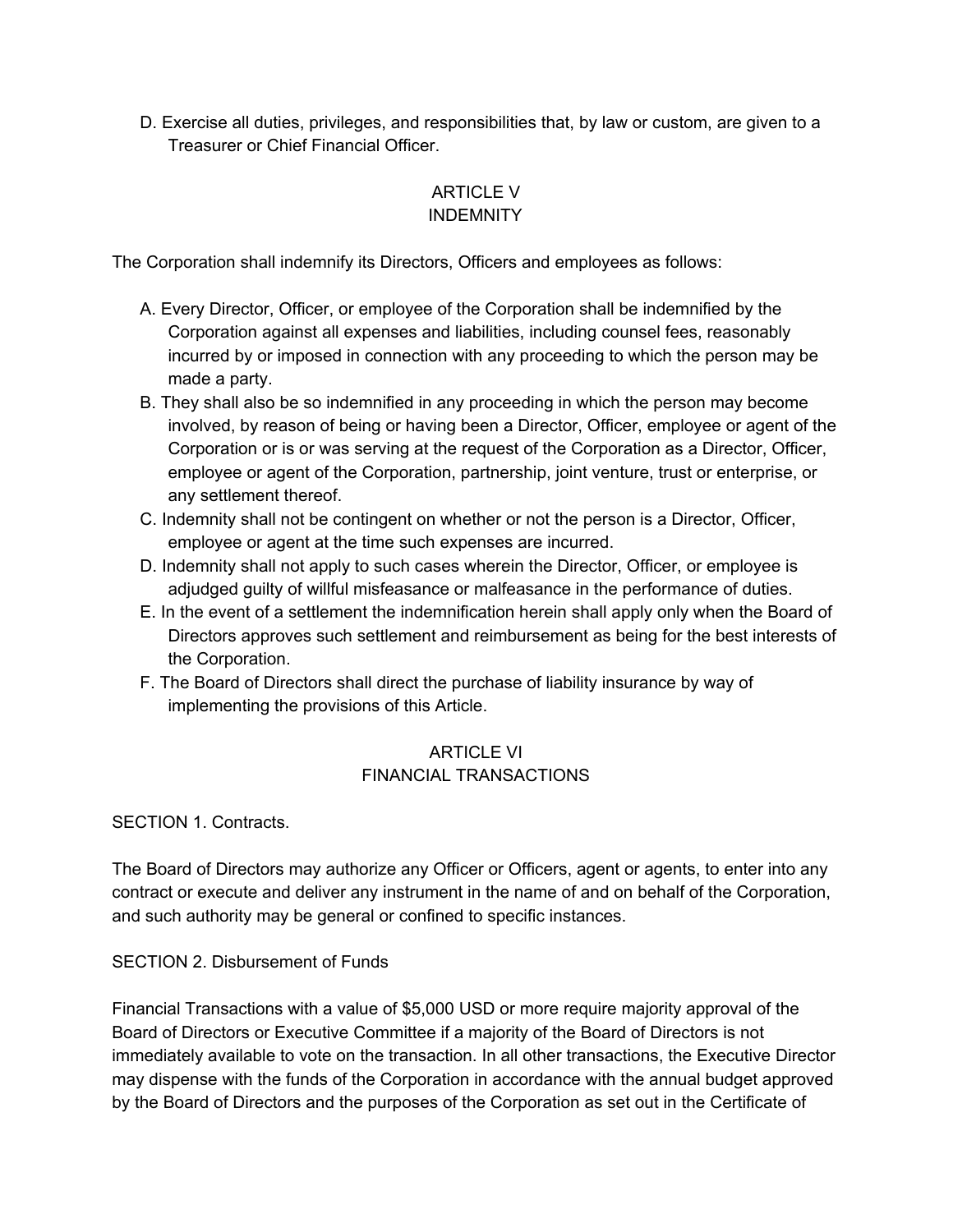Formation and these bylaws. Notwithstanding the above, all checks of more than \$3,500 disbursing funds from any of the Corporation's accounts require the signatures of at least one of the following: the Executive Director, Board Chair, Vice Chair, Secretary, or Treasurer.

## SECTION 2. Loans.

No loans shall be contracted on behalf of the Corporation and no evidences of indebtedness shall be issued in its name unless authorized by a resolution of the Board of Directors. Such authority may be general or confined to specific instances.

The Corporation will not make loans to its Officers and Directors. Any Directors voting for or assenting to the making of any such loan, and any Officer participating in the making thereof, shall be jointly and severally liable to the Corporation for the amount of such loan until repayment thereof. The issuance of a corporate credit card or similar payment means for the purposes of conducting the Corporation's business shall not be construed as a loan.

### SECTION 3. Inurement.

No part of the net income of the Corporation shall inure to the benefit of any private individual and no dividend shall be paid and no part of the income of the Corporation shall be distributed to its Directors or Officers. The Corporation may pay compensation in a reasonable amount to its non-Director Officers for services rendered, honor reasonable financial contracts with Directors undertaken in accordance with these Bylaws and the Corporation's Conflicts of Interest policy, and may reimburse its Directors as provided elsewhere in these Bylaws.

#### SECTION 4. Dissolution.

In the event the Corporation shall be dissolved, none of its property shall be distributed to any of the Directors. Instead, all of its property shall be distributed to such organization(s) as the Board of Directors shall determine to have purposes and activities most nearly consistent with those of the Corporation. Such organization(s) must be tax-exempt under Section 501(c)(3) of the Internal Revenue Code and other applicable law.

#### ARTICLE VII FISCAL YEAR

The fiscal year of the Corporation shall begin on the first day of October and end on the last day of September each year.

# ARTICLE VIII PARLIAMENTARY AUTHORITY